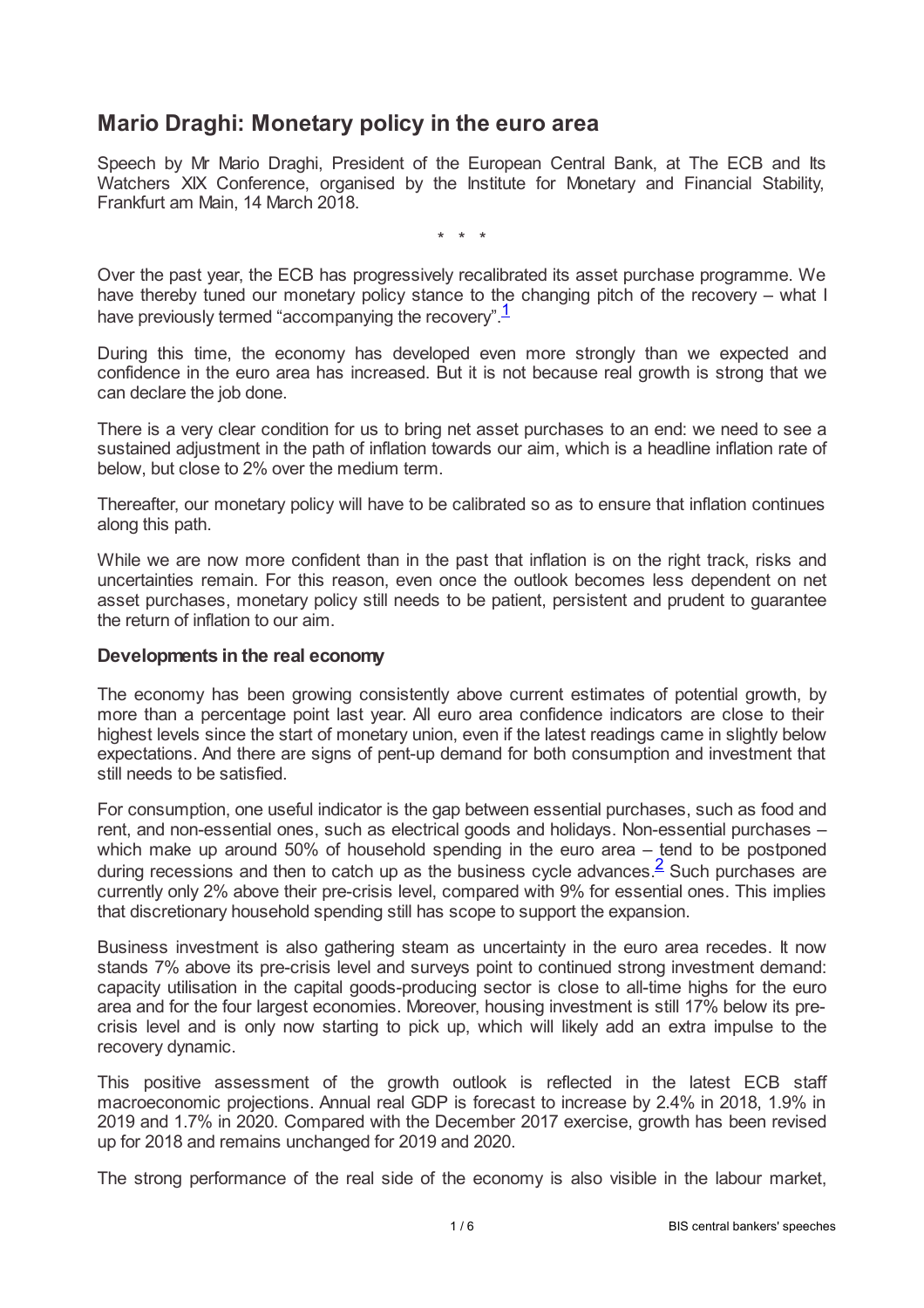<span id="page-1-0"></span>which continues on a recovery path. With employment rising by almost 7.5 million since the trough in mid-201[3](#page-5-2) $\frac{3}{2}$ , all of the job losses recorded during the crisis have now been recovered. The unemployment rate is the lowest since December 2008, despite a 2% increase in the labour force in that time.

There are some questions about the quality of these jobs: we have seen a rise in part-time and temporary work. But surveys point to continued employment momentum. Employment expectations are near record highs for both industry and services. We project that unemployment will fall to 7.2% by 2020.

The contribution of monetary policy to these developments has been crucial.

Our non-standard monetary policy measures have had a decisive influence on credit aggregates, as well as on bank-based transmission more broadly. We estimate that the growth rate of bank lending to euro area firms would be roughly half as strong today without our measures. Bank lending rates to firms would be almost 50% higher.

These positive findings are further buttressed by survey-based evidence. In the Bank Lending Survey, participating banks reported that our asset purchases contributed to an improvement of their liquidity position and their market financing conditions, and indicated that they have mainly used the additional liquidity related to these purchases to grant loans. Similarly, the ECB's negative deposit facility rate is assessed by banks to have had a positive impact on their lending volumes.

These beneficial effects of our policy measures have been accompanied by improvements in direct market financing conditions and, taken together, have made a substantial contribution to the economic recovery. Considering all of the monetary measures taken between mid-2014 and October 2017, the overall impact on euro area growth and inflation is estimated, in both cases, to be around 1.9 percentage points cumulatively for the period between 2016 and  $2020<sup>4</sup>$  $2020<sup>4</sup>$  $2020<sup>4</sup>$ .

<span id="page-1-1"></span>All this has also been facilitated by two further factors. The first is the strengthening of banks' balance sheets since the crisis, with CET1 ratios for significant banks rising by 580 basis points above their 2008 levels. The second is the improving the debt sustainability of both firms and households. Corporate and household indebtedness are now back to their early 2008 levels.

## **Developments in the inflation outlook**

The key question then becomes how quickly stronger demand will translate into rising prices.

Both the ECB staff projections and those of other international institutions suggest that inflation is moving in the right direction, over the medium-term horizon that is relevant for monetary policy. The latest ECB projections foresee a pickup in headline inflation from an average rate of 1.4% this year to 1.7% in 2020.

This is the latest in a sequence of projection vintages with relatively similar end-points. This stands in contrast with the disinflationary period from 2012 to 2015, where we saw continuous downward revisions to the inflation profile from one projection round to the next.

But there are reasons why we still need to firm our confidence in this forecast.

In particular, the performance of underlying inflation remains subdued compared with previous recoveries. Looking at a broad range of measures of underlying inflation, we certainly see an upward shift relative to the lows of 2015. But most measures have yet to show convincing signs of a sustained upward trend.

This is relevant because underlying inflation provides the slow-moving trend that exerts a pull on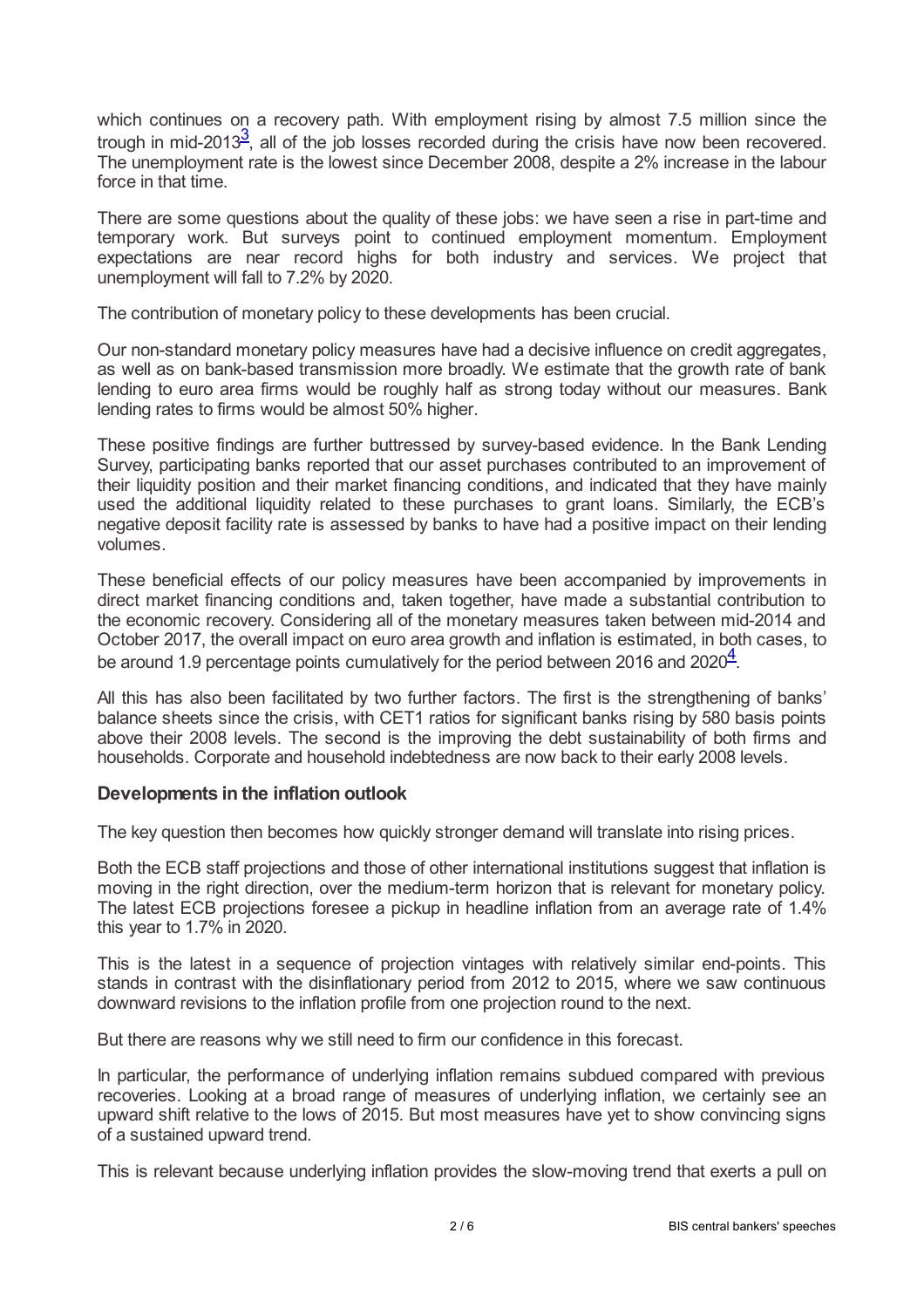wage- and price-setting in the medium term. Measures of underlying inflation can therefore provide information about the medium-term "attractor" to which headline inflation will gravitate once short-term shocks have faded out.<sup>[5](#page-5-4)</sup>

<span id="page-2-0"></span>There are two factors that might explain why the reaction of underlying inflation to a strengthening economy is slower than in the past.

First, the responsiveness of inflation to slack has weakened in recent years – a phenomenon we have seen across advanced economies as they recover from the crisis. Comprehensive analysis by the Eurosystem suggests this disconnect should be temporary, as cyclical forces linked to the crisis have been the main driver.  $\frac{6}{ }$  $\frac{6}{ }$  $\frac{6}{ }$  But it is still uncertain how persistent the effects of these forces might be.

<span id="page-2-1"></span>Second, the degree of slack itself is uncertain. Even if slack is now receding, estimates of the size of the output gap have to be made with caution. Strong growth may be leading to higher potential output, as crisis-induced hysteresis may be reversed in conditions of stronger demand. And the effects of past structural reforms, especially in the labour market, may now be showing up in potential output.

<span id="page-2-2"></span>For example, three-quarters of employment growth over the recovery has come from older workers and more than half from women. This is in part because past labour market reforms have encouraged both groups to enter the workforce in response to higher growth.<sup>[7](#page-5-6)</sup> If substantially more workers can be drawn into the labour force, it would be possible for the labour market to strengthen further without generating wage pressures.

In this environment, policymakers have to be more cautious than in the past about the assumptions that underpin our forecasts – and simple policy rules based around estimates of the output gap are no longer a useful guide for our actions. The severity of the crisis means that we cannot rely exclusively on traditional historical relationships to determine how quickly real developments will be passed through into nominal ones.

The key issues we need to examine are wage dynamics, their pass-through to prices, and the possible risks to the inflation outlook.

<span id="page-2-3"></span>Wage growth has been trending upwards for the euro area as a whole, rising by 0.5 percentage points from the trough in mid-2016.<sup>[8](#page-5-7)</sup> But consistent with the weakening of the relationship between slack and inflation, the adjustment of wages during the recovery has so far been atypically slow.

That said, our analysis suggests that, as the cycle advances, the standard wage Phillips curve should hold better for the euro area on average. The unexplained residuals in the model – which in the past were sizeable – are diminishing, suggesting the link between unemployment and wages should improve.

Moreover, the anchors for wage formation are gradually becoming more aligned with our inflation objective. Backward-looking factors appear to be becoming less important, and the forwardlooking anchor, inflation expectations, is strengthening.

Phillips curve decompositions find that past low inflation dragged down wage growth from its long-term average by around 0.2 percentage points each year between 2014 and 2017. But these same analyses suggest that, as headline inflation recovers to more normal levels, the impact of past low inflation on wages could be waning.

In terms of the pass through from wages to prices, the signals remain mixed. As wages have picked up, labour productivity has also recovered. Labour productivity grew by 0.5 percentage points in 2017, more than offsetting the increase in compensation per employee in the same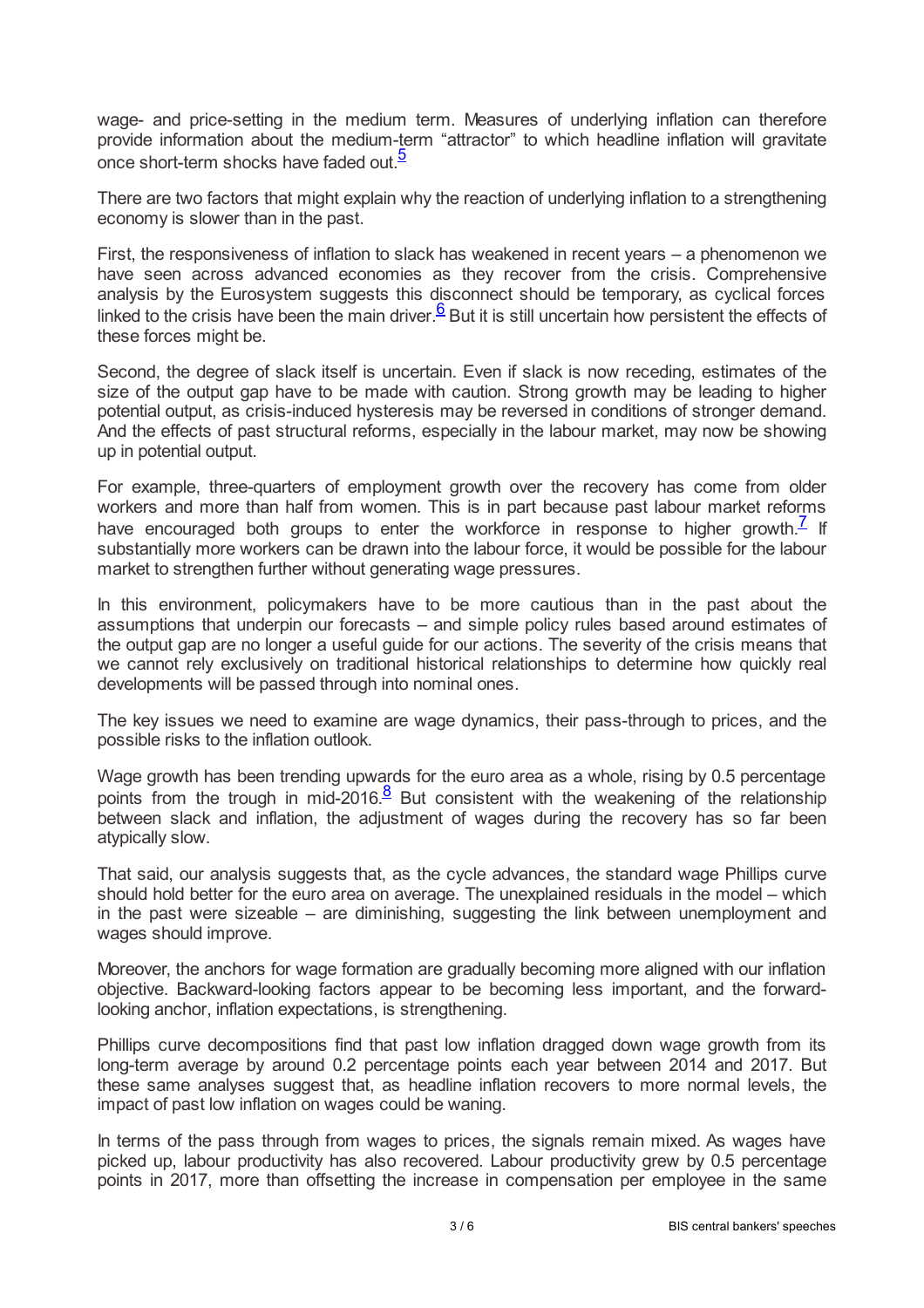period. This has in turn caused the growth rate of unit labour costs (ULC) to slow, leading to questions about how quickly we can expect rising wages to feed through into inflation.

There are reasons why this phenomenon might be temporary. For example, in conditions of stronger demand, productivity tends to accelerate initially because GDP rises more strongly than capital and labour inputs, since it takes time to hire more staff or invest in new machinery. But as these inputs catch up, productivity growth typically slows, and wage pressures translate into higher ULCs.

At the same time, after a long spell of very weak capital formation, the strong performance of business investment could prolong the productivity cycle and push back the time when ULC growth leads to price pressures.

So this is an issue we will have to monitor closely, especially in an environment where one has to be cautious about extrapolating past relationships into the future. To build confidence that inflation dynamics are on track, we will need to see the actual data improving over time, which means stronger evidence of both strengthening wage growth and wage growth translating into ULC growth.

Moreover, there are still two risks to the outlook that could – if they intensify – conspire to reduce our confidence in the inflation path.

The first risk relates to the global environment, and in particular the possible spillovers of the new trade measures announced by the US administration.

Our own internal estimates suggest that the first-round effect on the euro area of the proposed measures is likely to be small, even if there is symmetric retaliation from US trading partners. But there are potential second-round effects that could have much more serious consequences. These include the risk of retaliation across other goods and an escalation of trade tensions; and the potential for negative confidence effects, which would weigh on business investment in particular.

The second risk relates to developments in foreign exchange markets and wider financial markets.

The euro has appreciated since the beginning of last year, and according to our analysis, this has recently been driven more by exogenous factors – that is, purchases of euros that cannot be explained solely by the economic expansion. This might weigh on inflation down the line as it does not fully arise from stronger euro area fundamentals. So this is a development we need to monitor closely.

In terms of wider financial markets, the volatility we saw in February has so far remained concentrated in equities, and the spillovers to other asset classes in the euro area that are more correlated with sentiment indicators has been moderate. But should there be any further sharp repricing in financial markets, we will need to monitor the consequences carefully.

## **Implications for monetarypolicy**

So what does this mean for the sustained adjustment in the path of inflation, which is the key condition for bringing net asset purchases to a gradual end?

A sustained adjustment is a forward-looking concept, consistent with the medium-term orientation of our monetary policy framework.

It is not determined by the latest flow of data or the performance of any specific indicator of price pressures. Rather, we have to look through short-term price fluctuations and focus on how inflation will develop at the end of a medium-term horizon. This means a span of time that is not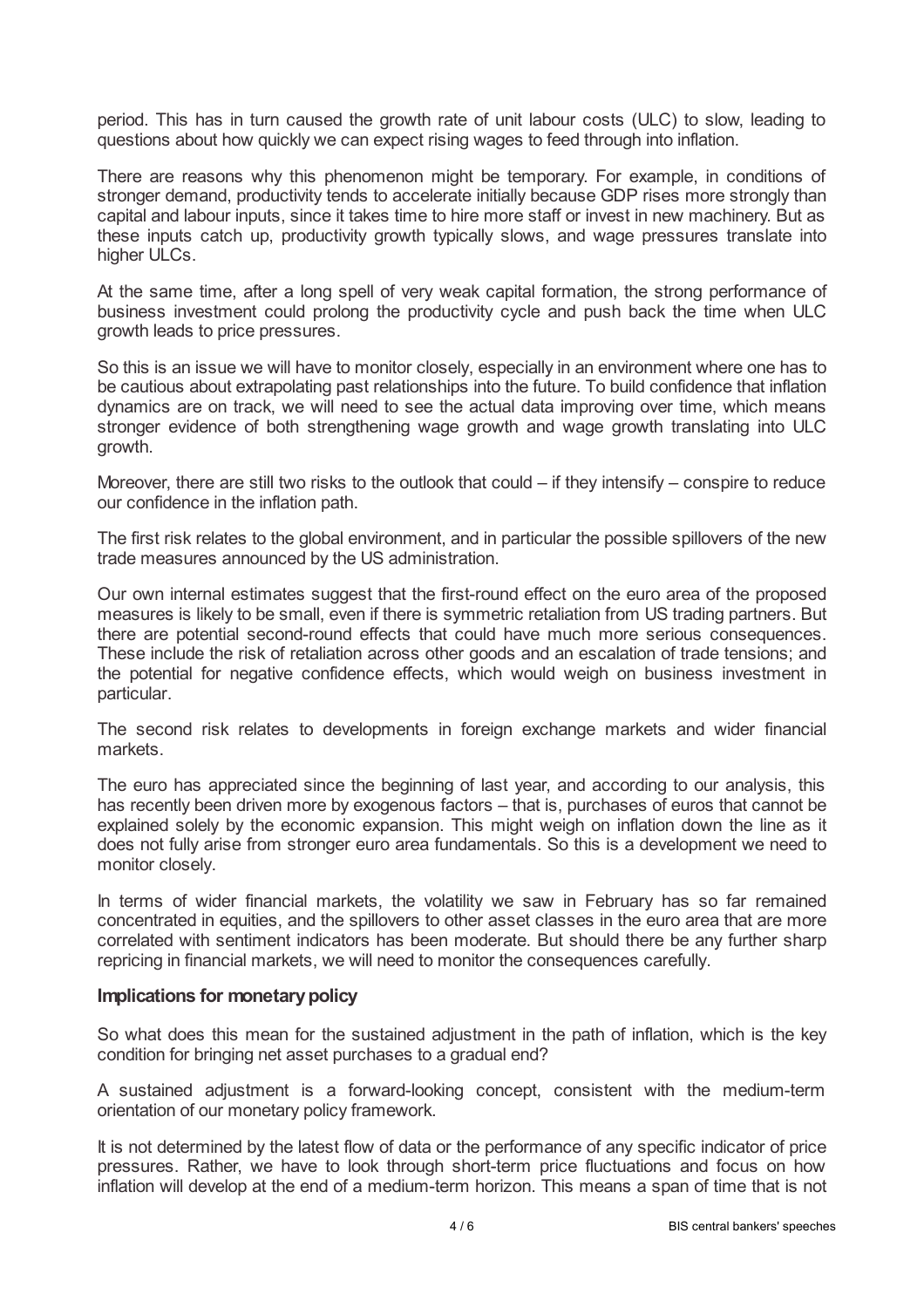too short – as monetary policy cannot control inflation in the near term – and that is not too long, because our commitment to our inflation objective has to be verifiable.

Specifically, a sustained adjustment requires three conditions to be in place.

The first is convergence: headline inflation has to be on course to reach our aim over a meaningful definition of the medium term. The second is confidence: we need to be sure that this upward adjustment in inflation has a sufficiently high probability of being realised. The third condition is resilience: the adjustment in inflation has to be self-sustained even without additional net asset purchases.

As I said, successive rounds of projections give us comfort that inflation is on a rising path and is converging toward our aim in the medium term. As for the second criterion, the confidence interval of our baseline projections has both narrowed and become less skewed on the downside. Nevertheless, the upward trend of inflation is still subject to some degree of uncertainty and downside risks have not disappeared. And this trend is still dependant on quite some amount of monetary policy support.

This is why the fundamental conditionality built into our reaction function, which makes the horizon of the asset purchase programme conditional on a sustained adjustment in the path of inflation, remains in place.

At present, our policy stance is made up of three main elements: the flow of net asset purchases, the stock of outstanding bonds and principal reinvestments, and our forward guidance on the future path of key policy rates. But it is evident that the relative importance of the different elements will evolve over time, in three key ways.

First, net asset purchases remain necessary for now to validate the stimulus that is already priced into key indices of financial conditions and on which the inflation path depends. Thereafter, when progress towards a sustained adjustment in the path of inflation is judged to be sufficient, net purchases will come to an end. At that point, next to our forward guidance, appropriate financial conditions will be maintained by our reinvestment policy.

Re-investments will ensure a continued presence in the market, long after net asset purchases expire. The cumulative redemptions under the asset purchase programme between March 2018 and February 2019 are expected to be around EUR 167 billion. And reinvestment amounts will remain sizeable thereafter.

Second, as regards the evolution of our policy rates beyond the end of our net purchases, we will maintain the sequencing that is currently set out in our forward guidance, namely our pledge to keep key interest rates at their current levels "well past" the end of net purchases. This timebased element of our guidance is already vital today, in particular to ensure that our policy stimulus is not weakened by premature expectations of a first rate rise, and so financial conditions remain consistent with inflation convergence.

Third, as we move forward in time, the anchor for monetary policy, and the main tool for shaping the stance, will become the path of our key policy rates and forward guidance about their likely evolution. Our forward guidance has assured in the past, and continues to assure today stability to the short-end of the curve. As such, our communication, and rate path itself, will be calibrated to ensure that inflation continues to evolve along a trajectory that is consistent with the sustained adjustment path.

Adjustments to our policy will remain predictable, and they will proceed at a measured pace that is most appropriate for inflation convergence to consolidate, taking into account continued uncertainty about the size of the output gap and the responsiveness of wages to slack.